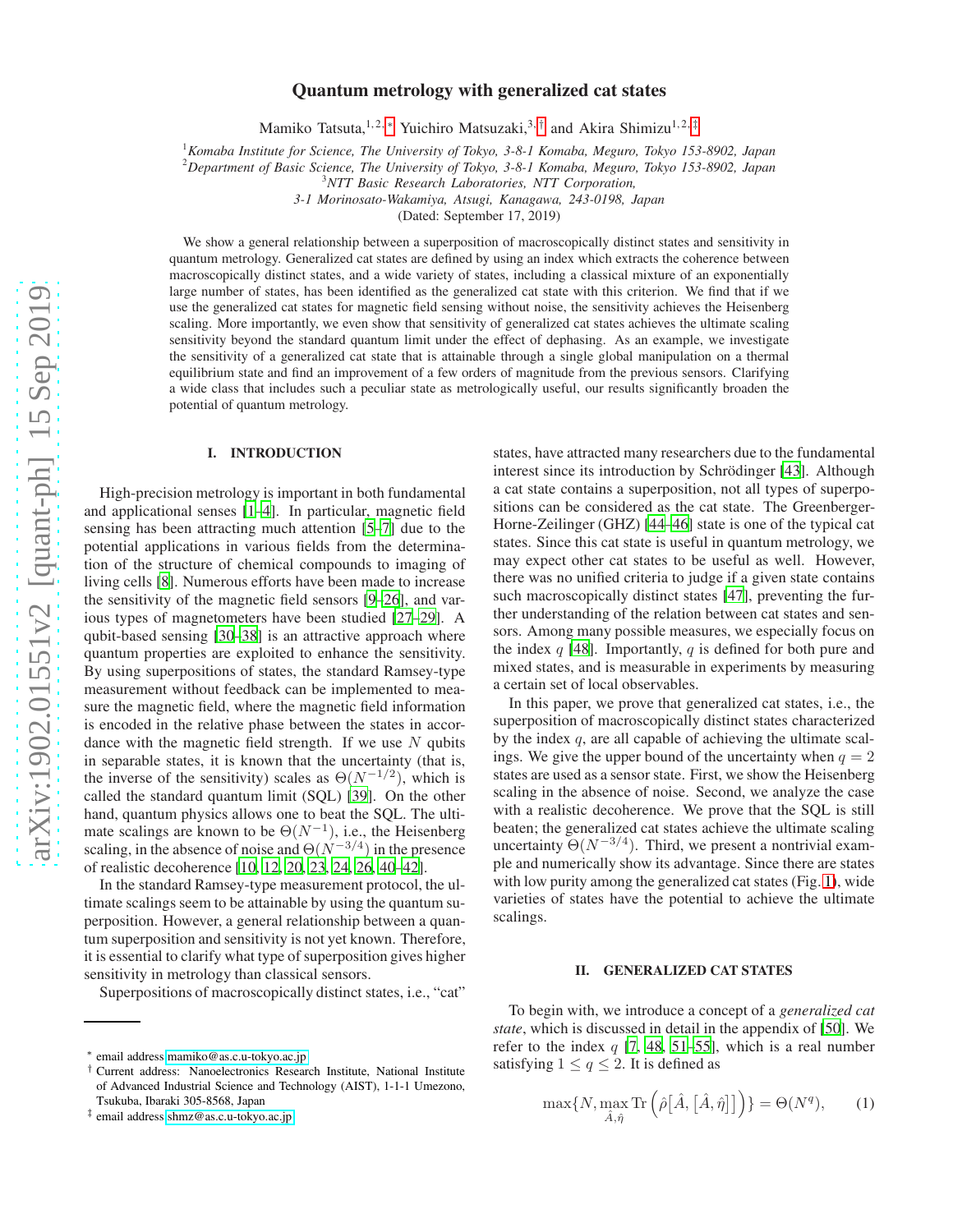

<span id="page-1-0"></span>FIG. 1. The relationship between the purity and the scaling of the uncertainty for given quantum states when we use the quantum states for the Ramsey-type quantum sensing. The ultimate scaling of the uncertainty without [with] dephasing is  $\delta \omega = \Theta(N^{-1})$  $[\delta\omega_{\rm deph} = \Theta(N^{-3/4})]$ . Only special pure entangled states such as GHZ states are known to achieve such a scaling. The GHZ state is a pure state, and the uncertainty scales as  $\Theta(N^{-1})$  in the absence of dephasing and  $\Theta(N^{-3/4})$  in the presence of dephasing. One-axis and two-axis spin squeezed states [\[49\]](#page-10-17) are pure states beating the SQL. Separable states, whether pure or mixed, do not beat the SQL. In this paper, we show that all the generalized cat states achieve the ultimate scalings, even if it is a classical mixture of exponentially large number of states.

where  $\hat{A} = \sum_{l=1}^{N} \hat{a}(l)$  is an additive observable and  $\hat{\eta}$  is a projection operator. Since the states with  $q = 2$  have the interesting features that we would like to focus on in this paper, we simplify the definition for this case as follows. A quantum state  $\hat{\rho}$  has  $q = 2$  if there exist an additive observable  $\hat{A}$  and a projection operator  $\hat{\eta}$  such that

$$
\operatorname{Tr}(\hat{\rho}[\hat{A},[\hat{A},\hat{\eta}]]) = \Theta(N^2). \tag{2}
$$

We call a state with  $q = 2$  a generalized cat state. By contrast, e.g., separable states have  $q = 1$ .

We can understand the physical meaning of  $q$  by express-ing the left hand side of Eq. [\(2\)](#page-1-1) as follows:  $\text{Tr}(\hat{\rho}[\hat{A}, [\hat{A}, \hat{\eta}]]) =$  $\sum_{A,\nu,A',\nu'} (A - A')^2 \langle A,\nu | \hat{\rho} | A',\nu' \rangle \langle A',\nu' | \hat{\eta} | A,\nu \rangle$ , where  $|A, \nu\rangle$  denotes an eigenvector of  $\hat{A}$  with eigenvalue A, and  $\nu$  denotes the degeneracy. This shows that, if  $\hat{\rho}$  has  $q = 2$ , there exist terms such that  $\langle A, \nu | \hat{\rho} | A', \nu' \rangle \langle A', \nu' | \hat{\eta} | A, \nu \rangle \neq 0$ for  $|A - A'| = \Theta(N)$ . For  $N \gg 1$ , the term  $\langle A', \nu' | \hat{\rho} | A, \nu \rangle$ with  $|A - A'| = \Theta(N)$  corresponds to a quantum coherence between states that are distinguishable even on a macroscopic scale. Therefore, the state with  $q = 2$  can be considered to contain a superposition of macroscopically distinct states.

For pure states,  $q = 2$  guarantees the existence of an additive observable such that  $\text{Tr}[\hat{\rho}(\Delta \hat{A})^2] = \Theta(N^2)$ . As suggested from other measures of macroscopic quantum states [\[51](#page-10-15), [56\]](#page-10-18), such a large fluctuation is available only when  $\hat{\rho}$ has a superposition of macroscopically distinct states (for details, see the appendix of [\[57\]](#page-10-19)). As an example, let us consider a state  $|\psi\rangle := (|\downarrow\rangle^{\otimes N} + |\uparrow\rangle |\downarrow\rangle^{\otimes N-1} + |\uparrow\rangle^{\otimes 2} |\downarrow\rangle^{\otimes N-2} +$  $\cdots$  + | $\uparrow$ <sup>\\\endots\sqrt\n\right]</sup> Since this state is much more complicated than the well-known GHZ state, it may be difficult to intuitively judge whether this is a cat state, but we can actu-

ally show that this state has  $q = 2$  by taking  $\hat{A} = \hat{M}_z$  and  $\hat{\eta} = |\psi\rangle \langle \psi|$ . Pure states with  $q = 2$  are known to have several "cat like" properties, such as fragility against decoherence and instability against local measurements [\[58\]](#page-10-20).

For mixed states,  $q$  correctly identifies states that contain pure cat states with a significant ratio in the following sense (see, e.g., the appendix of [\[50\]](#page-10-14)). Without losing generality, we can perform a pure state decomposition of a mixed state with  $q = 2$  as  $\hat{\rho} = \sum_{j=1}^{N} \lambda_j |\psi_j\rangle \langle \psi_j|$ , where  $|\psi_j\rangle \langle \psi_j|$  has  $q = 2$  $(q < 2)$  for  $j = 1, 2, \cdots, m$   $(j = m + 1, m + 2, \cdots, N)$  for  $0 < m < N$ . In this case, we can show  $\sum_{j=1}^{m} \lambda_j = \Theta(N^0)$ , and this intuitively means that a mixed state with  $q = 2$  contains a significant (or nonvanishing) amount of pure states with  $q = 2$ . For example,  $\hat{\rho}_{\text{ex}} = w \ket{\psi} \bra{\psi} + (1 - w) \hat{\rho}_{\text{sep}}$ has  $q = 2$  for N-independent  $w > 0$ , where  $\hat{\rho}_{\text{sep}}$  is an arbitrary separable state.

## III. DEFINITION OF SENSITIVITY

Since we will later discuss the relationship between the generalized cat states and quantum sensing, we review the concept of quantum metrology. Here we discuss the case of a spin system to exemplify in the context of magnetometry, although our results are, in principle, applicable to any physical systems, e.g., interferometry in optical systems [\[2](#page-9-10)].

<span id="page-1-1"></span>Suppose that a sensor consists of  $N$  free spins that interact with a magnetic field with a Hamiltonian  $\hat{H}_0(\omega) = \omega \hat{A}$ , where  $\omega$  denotes the Zeeman frequency shift of the spins and  $\hat{A}$  is the sum of local spin operators [hence  $\|\hat{A}\| = \Theta(N)$ ]. We assume that the frequency has a linear scaling with respect to the magnetic field B (such as  $\omega \propto B$ ). Also, we decompose magnetic field B into the "applied field"  $B_0$  (corresponding Zeeman shift  $\omega_0$ ) and the "target field"  $B'$  (corresponding Zeeman shift  $\omega'$ );  $\omega = \omega_0 + \omega'$ . Here, we assume that we know the amplitude of the applied magnetic field  $B_0$  while the target small magnetic field  $B'$  is unknown. For metrological interest, we consider  $\omega' \to 0$  throughout this paper. Also, to include the effect of the dephasing, we add the noise effect to the total Hamiltonian as  $\hat{H} = \hat{H}_0(\omega) + \hat{H}_{\text{int}}$ , where  $\hat{H}_{\text{int}}$ denotes the interaction with the environment.

The following is the standard Ramsey-type protocol to detect the magnetic field by using spins. First, prepare the spins in the state  $\hat{\rho}$ . Second, let  $\hat{\rho}$  evolve under the Hamiltonian  $\hat{H}$ for an interaction time  $t_{\text{int}}$  to become  $\hat{\rho}(t_{\text{int}})$ . Third, read out the state via a measurement described by a projection operator  $\hat{\mathcal{P}}$ . Fourth, repeat these three steps within a given total measurement time  $T$ . We assume that state preparation and projection can be performed in a short time interval much smaller than  $t_{\text{int}}$ . In this case, the number of the repetition is approximated to be  $T/t_{\text{int}}$ , and therefore the uncertainty  $\delta \omega$  of the estimation of our protocol is described as

<span id="page-1-2"></span>
$$
\delta\omega = \frac{\sqrt{P(1-P)}}{\left|\frac{dP}{d\omega}\right|} \frac{1}{\sqrt{T/t_{\text{int}}}},\tag{3}
$$

where  $P = \text{Tr}(\hat{\rho}(t_{\text{int}}))\hat{P}$  denotes the probability that the projection described by  $\hat{P}$  occurs at the readout process.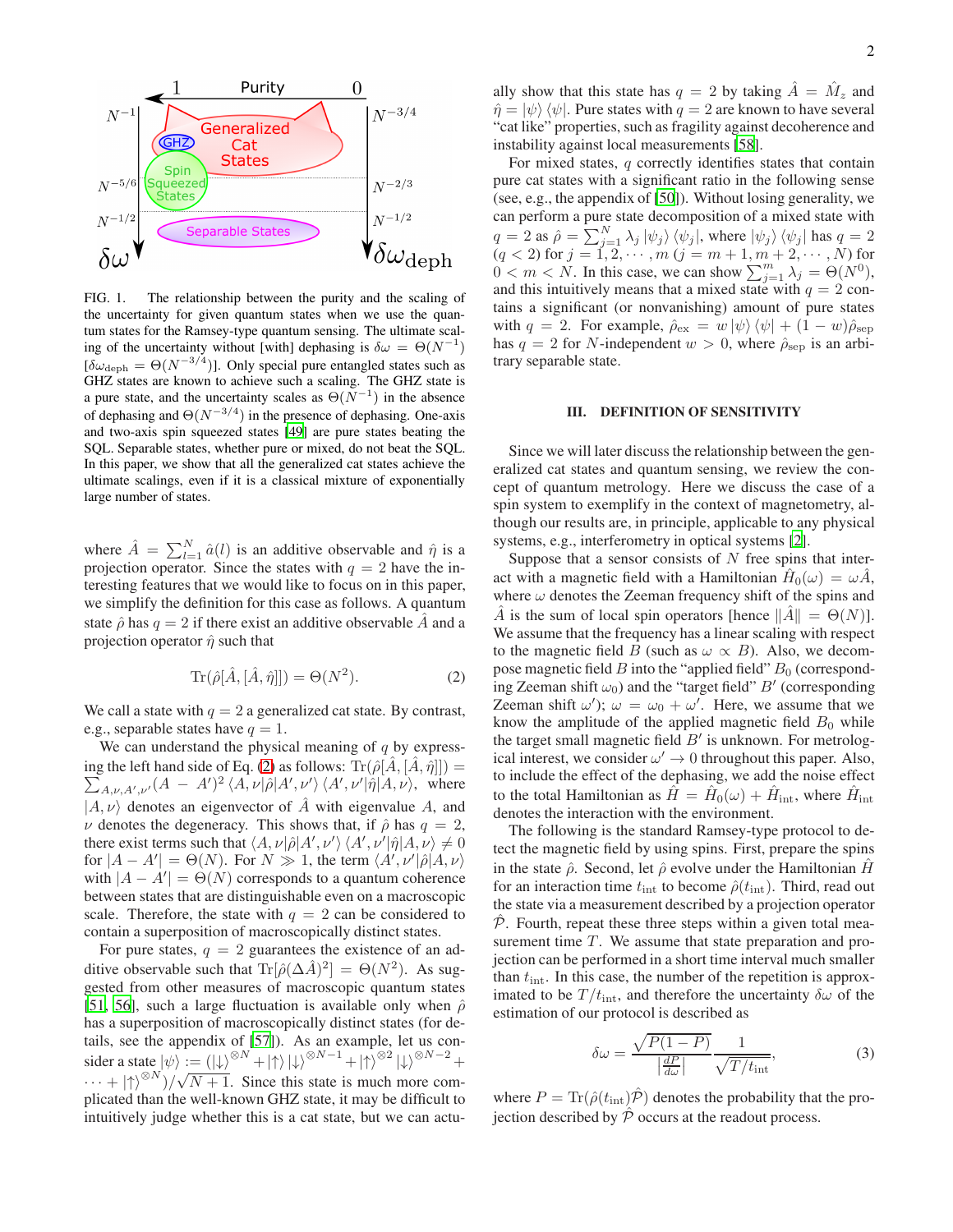## IV. HEISENBERG SCALINGT IN THE IDEAL ENVIRONMENT

Here, we show that we can achieve the Heisenberg scaling, i.e.,  $\Theta(N^{-1})$  uncertainty, by using a state with  $q = 2$  as a sensor of the target field if decoherence is negligible.

Suppose that we have a generalized cat state  $\hat{\rho}$  satisfying Eq. [\(2\)](#page-1-1) for an additive observable  $\hat{A}$  and a projection operator  $\hat{\eta}$ . If the target field couples with the spins via  $\hat{A}$  as  $\hat{H}_0(\omega) = \omega \hat{A}$ , which induces an energy change, we can use the state with  $q = 2$  to sensitively estimate the value of  $\omega$ . By setting the projection operator for the readout as  $\hat{\mathcal{P}} = \hat{\eta}$ , we can use the standard sensing protocol described in the previous paragraph. We find that for a certain positive constant  $p_1$ , there exist  $\Omega_1 = \Theta(N^0)$  and  $N_1 > 0$  such that

$$
\delta\omega \le (p_1 p_2^2 N t_{\rm int})^{-1} \left(\sqrt{T/t_{\rm int}}\right)^{-1} \tag{4}
$$

is satisfied for  $p_2 := \omega t_{\rm int} N = \Theta(N^0) \leq \Omega_1$  and  $N \geq N_1$ . This is because the numerator of Eq. [\(3\)](#page-1-2) satisfies  $\sqrt{P(1-P)} = \Theta(N^0)$  for  $\omega t_{\rm int}N = \Theta(N^0)$ , whereas  $|dP/d\omega|$  in the denominator has a lower bound;

$$
\left| \frac{dP}{d\omega} \right| \ge \left| \left| \omega t_{\text{int}}^2 \text{Tr}(\hat{\rho}[\hat{A}, [\hat{A}, \hat{\eta}])] \right| - \left| i t_{\text{int}} \text{Tr}(\hat{\rho}[\hat{A}, \hat{\eta}]) \right| \right|
$$

$$
- 2 t_{\text{int}} ||\hat{A}|| (e^{2\omega t_{\text{int}} ||\hat{A}||} - 1 - 2\omega t_{\text{int}} ||\hat{A}||). \quad (5)
$$

Since we assume Eq.  $(2)$ ,  $\left|\omega t_{\text{int}}^2 \text{Tr}(\hat{\rho}[\hat{A},[\hat{A},\hat{\eta}]])\right| = p_2 \Theta(t_{\text{int}}N)$ , whereas the term the term  $u :=$  $v := \left| i t_{\text{int}} \text{Tr}(\hat{\rho}[\hat{A}, \hat{\eta}]) \right| \leq \Theta(t_{\text{int}} N)$ . Therefore, we obtain  $|u - v| = p_2 \Theta(t_{\text{int}} N)$  by tuning  $p_2 = \Theta(N^0) < 1$  correctly. The remaining term in Eq. [\(5\)](#page-2-0) is  $-\Theta(t_{\text{int}}N)p_2^2$ , which can be made much smaller than  $|u - v|$  by taking  $p_2 \ll 1$ . More precisely, we find that there exists a positive constant  $\Omega_1 \ll 1$ such that  $\forall p_2 = \Theta(N^0) \leq \Omega_1$  satisfies  $|dP/d\omega| \geq p_1 p_2^2 t_{\rm int} N$ for a certain positive constant  $p_1$ . If we tune  $\omega_0$  in such a way that  $\omega = \omega_0 + \omega'$  scales as  $\omega = \Theta(N^{-1})$ , and choose the interaction time  $t_{\text{int}} = \Theta(N^0)$  as to realize the condition of  $\omega t_{\text{int}}N = \Theta(N^0)$ , then we have  $\delta \omega \leq 1/\Theta(N)$ , achieving the Heisenberg scaling.

## V. ULTIMATE SCALING IN THE PRESENCE OF DECOHERENCE

In reality, dephasing is one of the major challenges to be overcome for beating the SQL. For example, the GHZ state acquires the information of the target field as a relative phase  $\exp(i\omega' tN)$  on the off-diagonal terms of the density matrix. However, the dephasing induces a rapid decay of the amplitude of such off-diagonal terms, making it nontrivial whether or not the quantum sensor really has an advantage.

Upon discussing the dephasing, we must take into account the correlation time  $\tau_c$  of the environment. Historically, the Markovian dephasing was considered for evaluating the performance of the quantum sensor [\[13,](#page-9-11) [21,](#page-9-12) [59](#page-10-21), [60\]](#page-10-22). This implies

that  $\tau_c$  was assumed to be much smaller than any other time scales such as the coherence time  $T_2^*$  and  $t_{\text{int}}$ . Then, if we reasonably assume the independent dephasing, the decay of the off-diagonal terms behaves as  $\exp(-tN/T_2^*)$ , which is not slower than the phase accumulation  $exp(i\omega' tN)$ . In this case, it was concluded that beating the SQL is impossible even with the optimal interaction time [which is  $t_{\text{int}} = \Theta(1/N)$ ].

However, in most of the solid-state qubits,  $\tau_c \gg T_2^*$  in contradiction to the Markovian dephasing. By taking this point into account, Refs. [\[10,](#page-9-6) [12](#page-9-7), [20,](#page-9-8) [23](#page-9-9), [26,](#page-10-0) [40](#page-10-7)] recently found that  $t_{\text{int}}$  should be taken in the so-called Zeno regime, i.e.,  $t_{\text{int}} \ll \tau_c$ , where the non-Markovian effect plays a crucial role. The decay of the off-diagonal terms in this regime behaves as  $\exp(-(t/T_2^*)^2 N)$ , which is much slower than the decay in Markovian dephasing. With the optimal interaction time  $t_{int} \sim T_2^*/\sqrt{N}$ , it was proven that the GHZ state and spin squeezed states can beat the SQL, achieving the ultimate scaling  $\delta \omega \propto N^{-3/4}$  [\[10,](#page-9-6) [12,](#page-9-7) [20](#page-9-8), [23,](#page-9-9) [24,](#page-10-6) [26,](#page-10-0) [40](#page-10-7)]. However, these investigations were limited to some specific states, leaving an open question of whether or not there are any other metrologically useful superpositions. Moreover, although most of the previous research assumed that pure states can be prepared, quantum states for sensing may be mixed in experiments. So, for understanding the full potential of quantum metrology, it is crucial to explore the sensitivities of sensing using other, nontrivial and non-ideal, states.

<span id="page-2-0"></span>Here, we discuss the performance of the generalized cat states satisfying Eq. [\(2\)](#page-1-1) as a magnetic field sensor under the effect of dephasing with  $\tau_c$  longer than  $t_{\text{int}}$ . We model the dephasing by adding Hamiltonian  $\hat{H}_0(\omega)$  the following interac-tion with the environment [\[40](#page-10-7), [61](#page-10-23)]:  $\hat{H}_{int} = \sum_{l=1}^{N} \lambda f_l(t) \hat{a}(l)$ , where  $\lambda$  denotes the amplitude of the noise and  $f_l(t)$  (l =  $1, 2, \dots, N$  denotes a random classical variable at the site l. We assume  $f_l(t)$  satisfies  $f_l(t) = 0$  and  $f_l(t) f_{l'}(t') =$  $\exp(-|t - t'|/\tau_c)\delta_{l,l'}$ , where the overline denotes the ensemble average. Taking  $t_{\text{int}} \ll \tau_c$ , we can approximate  $\exp(-|t - t'|/\tau_c) \simeq 1$  because  $|t - t'| \le t_{\text{int}}$ . When there is such a dephasing, the state after the time evolution is a classical mixture of  $\exp(-i\omega \hat{A}t_{\rm int})\hat{\rho} \exp(i\omega \hat{A}t_{\rm int})$  [with a weight of  $\left(\frac{1+\exp(-2\lambda^2 t_{\rm int}^2)}{2}\right)^N$ ] and other states. The former state corresponds to the generalized cat state that has evolved in the magnetic field without dephasing. Although we have shown that the former state can achieve the Heisenberg scaling, the latter state has a complicated form, and so the calculation of the sensitivity of the latter state is not straightforward. Fortunately, by tuning  $p_2 (= \omega t_{\text{int}}N = \Theta(N^0) \ll 1)$  and  $t_{\text{int}}$ , the former contribution can be set to be larger than the latter contribution, and the uncertainty can be bounded as follows:

$$
\delta\omega_{\text{deph}}\sqrt{T} \le (N\sqrt{t_{\text{int}}})^{-1} \left[ p_1 p_2^2 \left( \frac{1 + e^{-2\lambda^2 t_{\text{int}}^2}}{2} \right)^N - 2e^{2\omega t_{\text{int}} \|\hat{A}\|} \left( 1 - \left( \frac{1 + e^{-2\lambda^2 t_{\text{int}}^2}}{2} \right)^N \right) \right]^{-1}.
$$
\n(6)

<span id="page-2-1"></span>By taking  $t_{\text{int}} \propto p_2^2/\sqrt{N}$ , we obtain  $\delta \omega_{\text{deph}} \sqrt{N}$  $\leq$  $\Theta(N^{-3/4})$ , and this achieves the ultimate scaling beyond the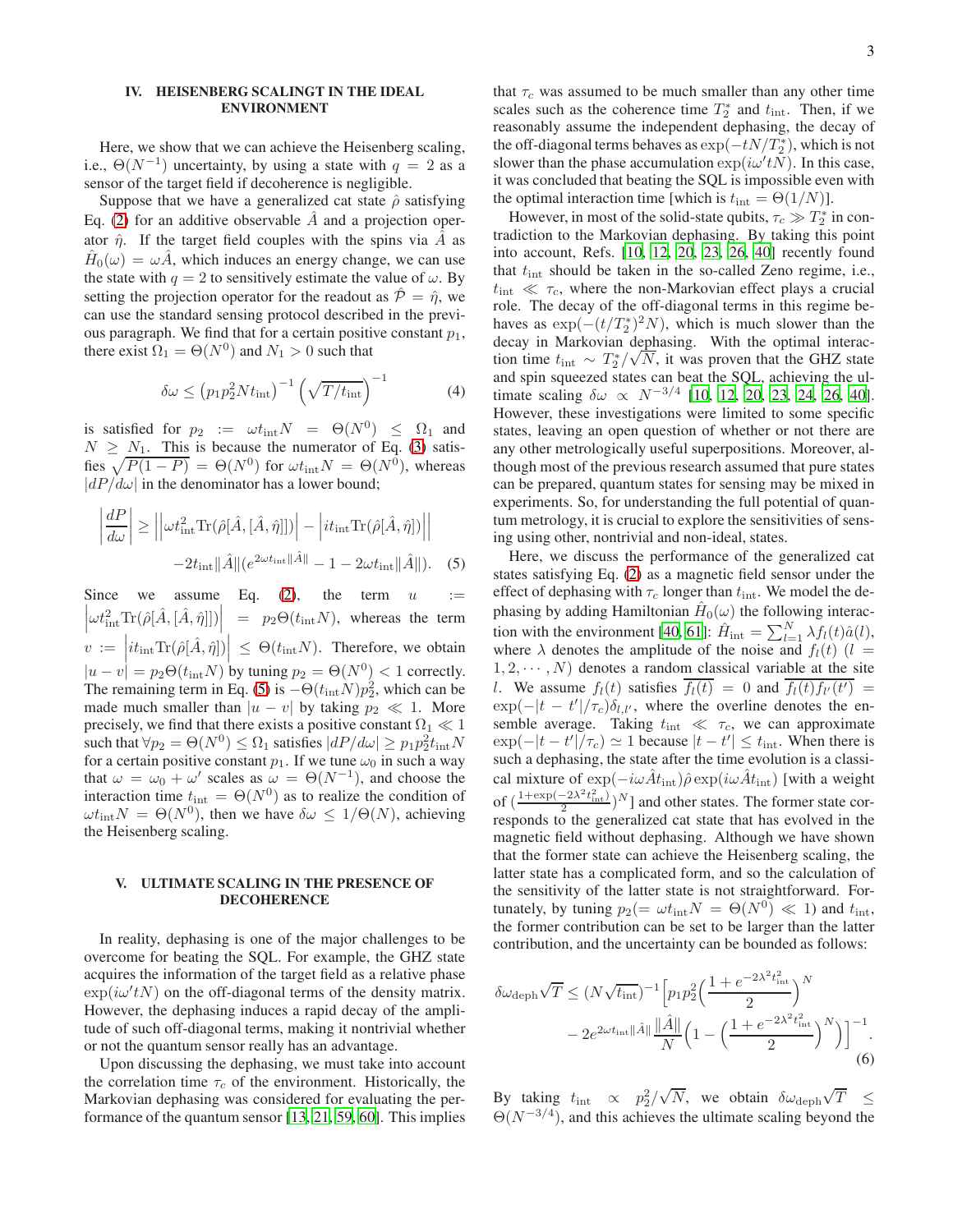4

SQL. We can see the optimality of this scaling as follows. As we increase  $t_{\text{int}}$ , the term  $(N\sqrt{t_{\text{int}}})^{-1}$  on the right hand side of [\(6\)](#page-2-1) becomes smaller, which contributes to achieve a better sensitivity. However, since we need to have a finite weight of exp $(-i\omega \hat{A} t_{\rm int})\hat{\rho} \exp(i\omega \hat{A} t_{\rm int}),$  its weight  $\left(\frac{1+e^{-2\lambda^2t_{\rm int}^2}}{2}\right)^N$ should be nonvanishing in the limit of large N, hence scal-<br>ing of the should be  $\Theta(1/\sqrt{N})$  at most. Also, we should ing of  $t_{\text{int}}$  should be  $\Theta(1/\sqrt{N})$  at most. Also, we should tune  $t_{\text{int}} \propto p_2^2$  so the right hand side of Eq. [\(6\)](#page-2-1) is positive. Thus we find  $t_{\text{int}} \propto p_2^2/\sqrt{N}$  is optimal. Then the scaling of the sensitivity is enhanced  $N^{1/4}$  times more than that of the SQL, agreeing with Refs. [\[10,](#page-9-6) [12,](#page-9-7) [20](#page-9-8), [23\]](#page-9-9), in which the GHZ beats the SQL by a factor of  $N^{1/4}$  with  $t_{\text{int}} \propto 1/\sqrt{N}$ . Other works also showed that this scaling is the best in the presence of dephasing [\[41,](#page-10-24) [42](#page-10-8)]. Therefore, we have proven that the generalized cat states can achieve the sensitivity with  $\delta\omega_{\rm deph} = \Theta(N^{-3/4})$  that is considered as the ultimate scaling under the effect of dephasing.

#### VI. EXAMPLE

We now discuss a possible application of our results to realize a sensitive magnetic field sensor by using a current technology. Recently, it was found that a single measurement of the total magnetization  $\hat{M}_z$  converts a certain thermal equilibrium state into a generalized cat state [\[50](#page-10-14)]. The conversion procedure consists of two steps: (1) apply a magnetic field along a specific direction (that we call the  $x$  axis) and let the system equilibrate, (2) perform a projective measurement  $\hat{\eta}_z$  on  $\hat{M}_z = M$  subspace, where the z axis is defined as an orthogonal direction to the applied magnetic field. Then the postmeasurement state has  $q = 2$  for  $M \neq \pm N + o(N)$ . Obviously, for finite temperature, the premeasurement state is a mixture of  $exp[Θ(N)]$  states because it is a Gibbs state, and the projection measurement is a projection onto a subspace with dimension of  $exp[Θ(N)]$ . This means that the postmeasurement state is a mixture of an exponentially large number of states. Since this state can be prepared from a thermal equilibrium state, this protocol has a potential of generating metrologically useful states easily at moderate temperature. Below we discuss the sensitivity when we use this state for the sensing  $\hat{M}_x$  with the readout projection  $\hat{\eta}_z$ .

Let us consider phosphorus donor electron spins with the density of  $\sim 10^{15}$ cm<sup>-3</sup> in a <sup>28</sup>Si substrate with a size of 32 $\mu$ m  $\times 32\mu$  m $\times 1\mu$ m. Then there are approximately  $N = 10^6$ electron spins in the substrate. We assume the applied magnetic field is 10mT and the temperature is 10mK, where the thermal energy ( $k_BT/2\pi \simeq 208$  MHz) is comparable with the Zeeman splitting  $(q\mu_b B/2\pi \simeq 280 \text{ MHz})$  so that the spin is not fully polarized. Via a projective measurement of the total magnetization (that can be implemented by a superconducting circuit, for example), we can prepare the generalized cat state with  $q = 2$ . With the coherence time of one electron in this system being around 10s [\[62\]](#page-10-25), we numerically optimize the interaction time and find that the uncertainty takes its minimum  $\delta \omega_{\rm deph} \sqrt{T} = 5.2 \times 10^{-5} / \sqrt{\text{Hz}}$  at  $t_{\text{int}} = 5.4 \text{ms}$ , which corresponds to  $\delta B \sqrt{T} = 0.30$  for  $\sqrt{Hz}$ . The optimal interaction time  $t_{\text{int}} = 5.4 \text{ms}$  is consistent with our theoretical prediction that  $t_{\text{int}}$  should be comparable with the coherence time divided by  $\sqrt{N}$ . As a comparison, we consider using a thermal equilibrium state in the same conditions as above without converting it into the generalized cat state, and we  $\omega_{\text{deph}}$  √  $\overline{T}$  = 9.8 × 10<sup>−4</sup>/ √  $\overline{Hz}$ . This shows that the use of the generalized cat states provides us with 20 times better sensitivity than the classical states with this system, which demonstrates the practical advantage of the metrology using the generalized cat states.

Let us compare our results with known theoretical results. If a fully polarized separable state with the same electron spins is used,  $\delta \omega_{\rm deph} \sqrt{T} = 8.1 \times 10^{-4} / \sqrt{\text{Hz}}$  is estimated [\[23](#page-9-9)]. Also, by squeezing the fully polarized spin state via nonlinear interactions, it is, in principle, possible to achieve a sensitivity of  $\delta \omega_{\rm deph} \sqrt{T} = 7.1 \times 10^{-5} / \sqrt{\text{Hz}}$  [\[23](#page-9-9)], and this sensitivity is comparable to our results. However, these proposals can be implemented only if a perfect initialization of the electron spins is available, which could be difficult due to the small Zeeman energy of the electron spins. On the other hand, the sensor state we discuss in this section, i.e., a generalized cat state in the Si substrate at finite temperature, is initially a thermal equilibrium spin state with the polarization ratio around 0.6, which is more feasible to prepare. This clearly shows the advantage to use our generalized cat states. According to the size of the substrate, the spatial resolution of the sensor is  $\sim 10^{-5}$ m. Experimentally achieved sensitivities with similar spatial resolution are as follows. A superconducting flux qubit, a superconducting quantum interference device (SQUID), and an ensemble of NV centers showed sensitivities of  $3.3pT/\sqrt{Hz}$  with  $5\mu$ m resolution [\[33](#page-10-26)],  $1.4pT/\sqrt{Hz}$  with  $100 \mu$ m resolution [\[63\]](#page-10-27), and  $150 \text{fT}/\sqrt{\text{Hz}}$  with  $100 \mu$ m resolution [\[8](#page-9-4), [35\]](#page-10-28), respectively. Therefore, we can conclude that our proposed sensor has a sensitivity of at least a few orders of magnitude better than those of the previous sensors.

#### VII. DISCUSSION

Although we have mainly discussed the scaling of  $\delta \omega_{\rm deph}$ , the quantitative upper bound of  $\delta \omega_{\rm deph}$  can be obtained by evaluating the formula [\(D1\)](#page-9-13) in the Appendix.

Let us discuss the relation with the quantum Fisher information (QFI). For a given state, the QFI gives the *lower* bound of  $\delta\omega$  as  $\delta\omega \geq 1/\sqrt{\text{QFI}}$ , i.e., the Cramer-Rao inequality [\[9](#page-9-5)]. The equality is satisfied by *some* optimal positive-operator valued measure (POVM) operators. However, such operators are generally *unknown* for mixed states, and so is the physical measurement process to construct the POVM. Hence, practically, the QFI gives  $\delta \omega > 1/\sqrt{\text{QFI}}$ , which does not ensure the ultimate scaling even when  $QFI = \Theta(N^2)$ . In comparison, we have derived the *upper* bound of  $\delta \omega$  as  $\delta \omega \leq \Theta(N^{-1})$  or  $\Theta(N^{-3/4})$  for states with  $q=2$  assuming a *known* measurement: the simple Ramsey-type protocol and reading out with the projection  $\hat{\eta}$ . That is, the way of achieving the ultimate scaling sensitivity is explicitly given.

In addition, the dynamical aspects in the presence of noise are not clear enough for the QFI because in the Cramer-Rao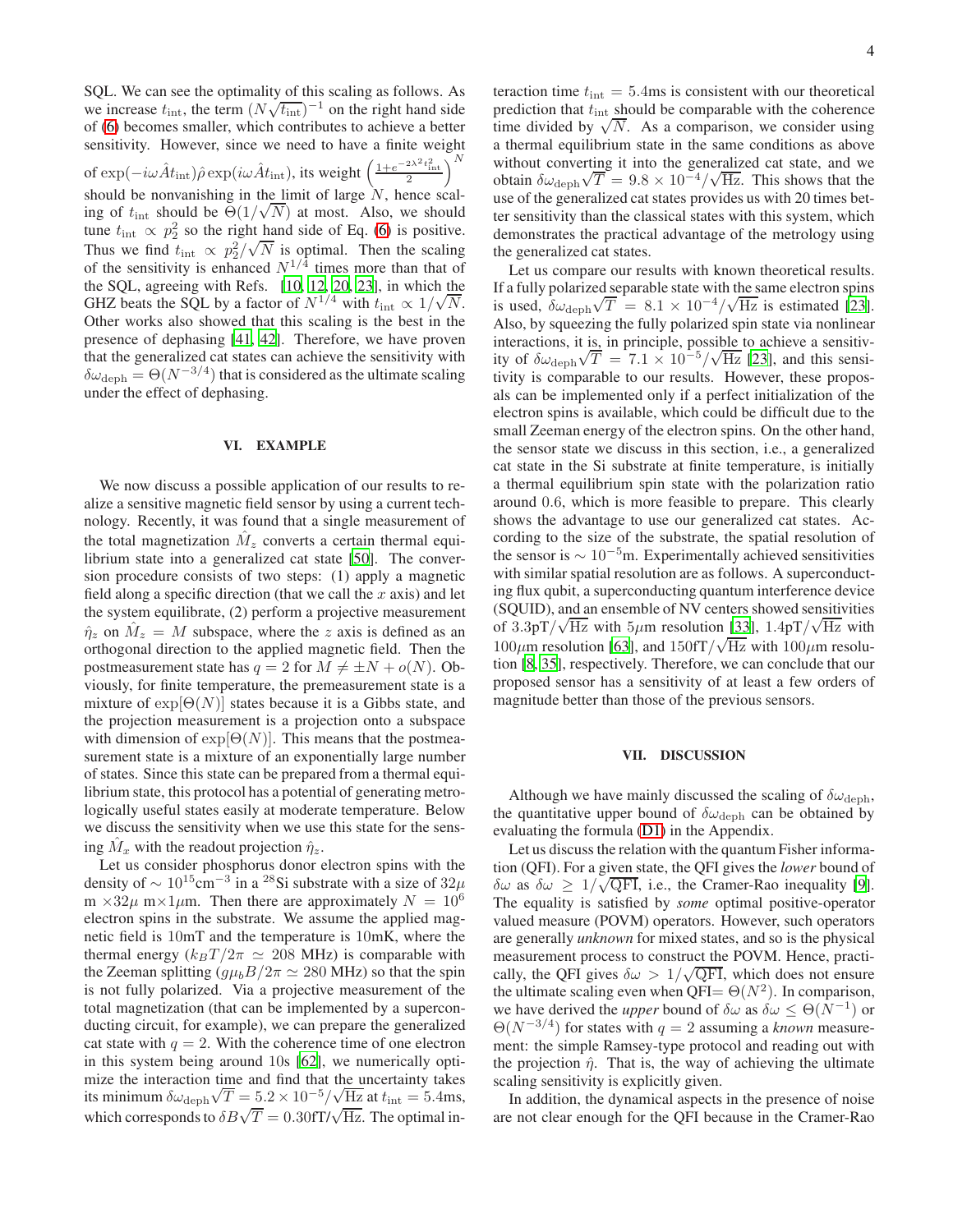inequality the QFI is of the state *after*the noisy time evolution, which is not directly related to the QFI of the initial state. By contrast, we have obtained the upper bound of  $\delta\omega$  in terms of q of the *initial* cat state, which is actually prepared in experiments. Such a practical bound is derived because  $q$  is directly connected to the equation of motion.

### VIII. CONCLUSION

Summing up, we have shown that the sensitivity of generalized cat states composed of  $N$  spins can achieve the Heisenberg scaling  $\delta \omega = \Theta(N^{-1})$  if they are used to measure a magnetic field without dephasing. Moreover, even in the presence of independent dephasing, we obtained the ultimate scaling  $\delta\omega_{\rm deph} = \Theta(N^{-3/4})$  beyond the standard quantum limit. For example, the sensitivity of a generalized cat state converted

from a thermal equilibrium state at finite temperature is found to be a few orders of magnitude better than the previous sensors, implying that the difficulty of state preparation could be drastically lifted. Providing a wide class that includes such a peculiar state, our work paves the way to broaden the applications of quantum metrology.

## ACKNOWLEDGMENTS

We thank R. Hamazaki and H. Hakoshima for discussions. M.T. was supported by the Japan Society for the Promotion of Science through Program for Leading Graduate Schools (ALPS) and a JSPS fellowship (JSPS KAKENHI Grant No. JP19J12884). This work was supported by The Japan Society for the Promotion of Science, KAKENHI Grants No. 15H05700 and No. 19H01810, MEXT KAKENHI Grant No. 15H05870, and CREST (Grant No. JPMJCR1774).

#### Appendix A: Derivation of [\(6\)](#page-2-1)

If only a single qubit dephases, the Hamiltonian is

$$
\hat{H}_0 + \hat{H}_{\text{int1}}(t),\tag{A1}
$$

where

$$
\hat{H}_0 = \omega \sum_{l=1}^{N} \hat{a}(l) = \omega \hat{A},\tag{A2}
$$

$$
\hat{H}_{\text{int1}}(t) = \lambda f_l(t)\hat{a}(l). \tag{A3}
$$

Since  $[\hat{H}_0, \hat{H}_{\text{int1}}(t)] = 0$ , the interaction picture is convenient:

$$
\hat{\rho}^I(t) = e^{i\hat{H}_0 t} \hat{\rho}(t) e^{-i\hat{H}_0 t},\tag{A4}
$$

$$
\frac{d\hat{\rho}^{I}(t)}{dt} = -i[\hat{H}_{\text{int1}}(t), \hat{\rho}^{I}(t)].
$$
\n(A5)

Then we have

$$
\hat{\rho}^{I}(t_{\rm int}) = \hat{\rho}(0) + \sum_{n=1}^{\infty} (-i\lambda)^{n} \int_{0}^{t_{\rm int}} \int_{0}^{t_{1}} \cdots \int_{0}^{t_{n-1}} dt_{1} dt_{2} \cdots dt_{n} [\hat{H}_{\rm int1}(t_{1}), [\hat{H}_{\rm int1}(t_{2}), \cdots [\hat{H}_{\rm int1}(t_{n}), \hat{\rho}(0)]]].
$$
 (A6)

Taking the average over the ensemble of the noise, we obtain

$$
\hat{\rho}^{I}(t_{\rm int}) - \hat{\rho}(0) = \sum_{n=1}^{\infty} (-i\lambda)^{n} \overline{f_{l}(t_{1}) f_{l}(t_{2}) \cdots f_{l}(t_{n})} \int_{0}^{t_{\rm int}} \int_{0}^{t_{1}} \cdots \int_{0}^{t_{n-1}} dt_{1} dt_{2} \cdots dt_{n} [\hat{a}(l), \hat{\rho}(0)]_{n}.
$$
 (A7)

Here, we define  $[\hat{O}_1, \hat{O}_2]_k$  as  $[\hat{O}_1, \hat{O}_2]_{k+1} = [\hat{O}_1, [\hat{O}_1, \hat{O}_2]_k]$  and  $[\hat{O}_1, \hat{O}_2]_0 = \hat{O}_2$ . Since we assume  $\overline{f_j(t)f_k(t')} = \delta_{j,k}$  and the  $m(> 2)$ th cumulants are zero for Gaussian noise,  $f_l(t_1)f_l(t_2)\cdots f_l(t_n)$  can be decomposed into

$$
\overline{f_l(t_1)f_l(t_2)\cdots f_l(t_{2n})} = \sum_{all\ combination} \overline{f(t'_1)f(t'_2)} \overline{f(t'_3)f(t'_4)} \cdots \overline{f(t'_{2n-1})f(t'_{2n})}
$$
(A8)

$$
= (2n - 1)(2n - 3) \cdots 3 \cdot 1 = (2n - 1)!!
$$
 (A9)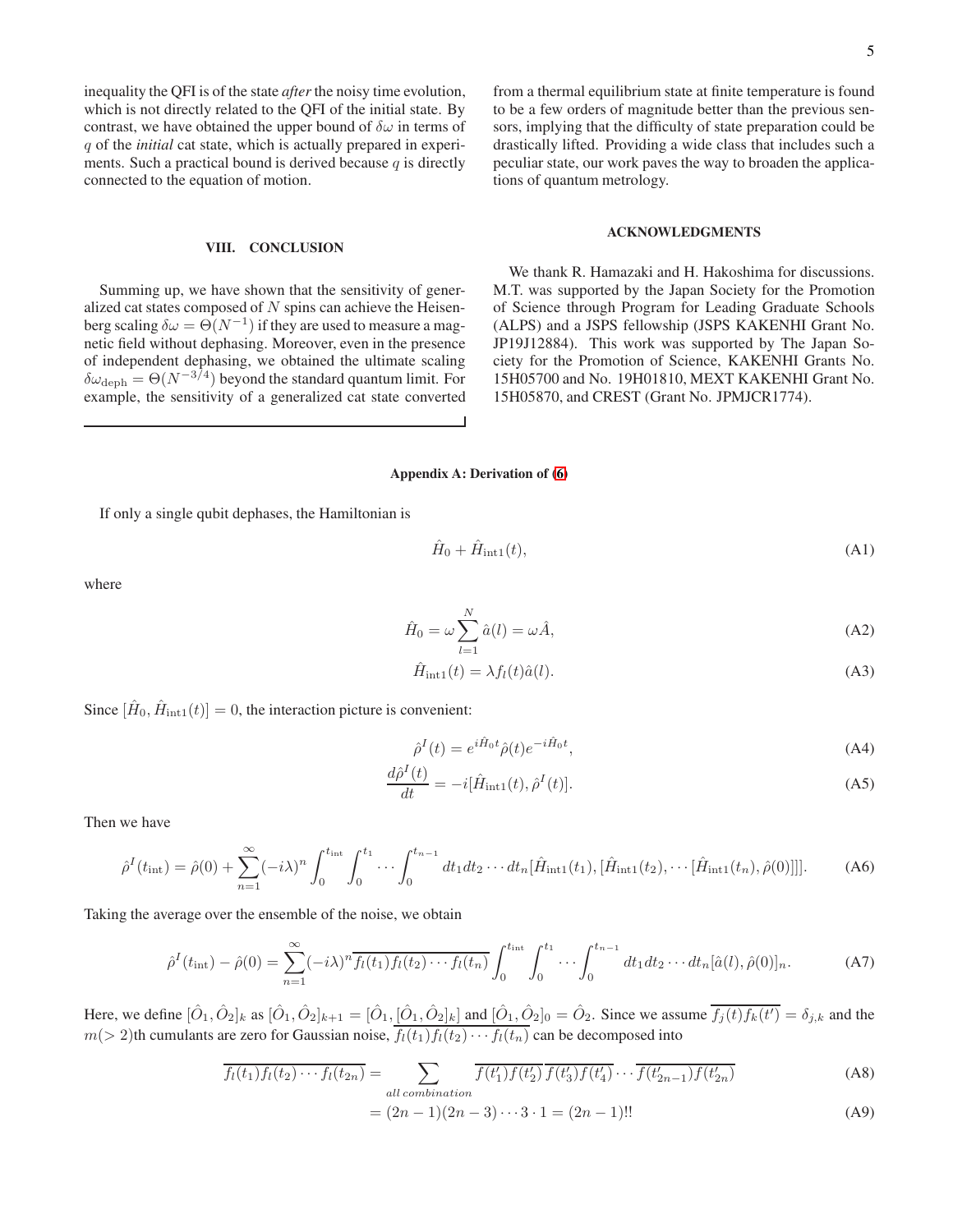and

$$
\overline{f_l(t_1)f_l(t_2)\cdots f_l(t_{2n+1})} = \sum_{all\ combination} \overline{f(t'_1)f(t'_2)} \overline{f(t'_3)f(t'_4)} \cdots \overline{f(t'_{2n-1})f(t'_{2n})} \overline{f(t'_{2n+1})}
$$
(A10)

$$
=0.\t\t(A11)
$$

Therefore, we have

$$
\hat{\rho}^{I}(t_{\rm int}) - \hat{\rho}(0) = \sum_{n=1}^{\infty} (-i\lambda)^{2n} (2n-1)!! \int_{0}^{t_{\rm int}} \int_{0}^{t_{1}} \cdots \int_{0}^{t_{n-1}} dt_{1} dt_{2} \cdots dt_{2n} [\hat{a}(l), \hat{\rho}(0)]_{2n}
$$
(A12)

$$
= \sum_{n=1}^{\infty} (-\lambda^2)^n (2n-1)!! t_{\text{int}}^n \frac{1}{(2n)!} [\hat{a}(l), \hat{\rho}(0)]_{2n}
$$
 (A13)

$$
= \sum_{n=1}^{\infty} (-\lambda^2 t_{\text{int}})^n \frac{1}{2^n n!} [\hat{a}(l), \hat{\rho}(0)]_{2n}
$$
\n(A14)

By assuming  $\hat{a}(l)^2 = \hat{1}$ , which holds for  $\pm \hat{\sigma}_{x,y,z}$ , we can simplify the commuation:

$$
[\hat{a}(l), \hat{\rho}(0)]_{2n} = \frac{2^{2n}}{2} (\hat{\rho}(0) - \hat{a}(l)\hat{\rho}(0)\hat{a}(l)).
$$
\n(A15)

This gives us

$$
\hat{\rho}^{I}(t_{\rm int}) - \hat{\rho}(0) = \sum_{n=1}^{\infty} (-\lambda^{2} t_{\rm int})^{n} \frac{1}{2^{n} n!} \frac{2^{2n}}{2} (\hat{\rho}(0) - \hat{a}(l)\hat{\rho}(0)\hat{a}(l))
$$
\n(A16)

$$
= \frac{1}{2} \sum_{n=1}^{\infty} \frac{(-2\lambda^2 t_{\text{int}})^n}{n!} (\hat{\rho}(0) - \hat{a}(l)\hat{\rho}(0)\hat{a}(l))
$$
(A17)

$$
= \frac{1}{2} \sum_{n=0}^{\infty} \frac{(-2\lambda^2 t_{\text{int}})^n}{n!} (\hat{\rho}(0) - \hat{a}(l)\hat{\rho}(0)\hat{a}(l)) - (\frac{\hat{\rho}(0) - \hat{a}(l)\hat{\rho}(0)\hat{a}(l)}{2})
$$
(A18)

$$
=\frac{e^{-2\lambda^2 t_{\rm int}}}{2}(\hat{\rho}(0) - \hat{a}(l)\hat{\rho}(0)\hat{a}(l)) - \frac{\hat{\rho}(0) - \hat{a}(l)\hat{\rho}(0)\hat{a}(l)}{2},\tag{A19}
$$

$$
\hat{\rho}^{I}(t_{\rm int}) = \hat{\rho}(0) + \frac{e^{-2\lambda^{2}t_{\rm int}} - 1}{2}\hat{\rho}(0) + \frac{1 - e^{-2\lambda^{2}t_{\rm int}}}{2}\hat{a}(l)\hat{\rho}(0)\hat{a}(l)
$$
\n(A20)

$$
=\frac{1+e^{-2\lambda^2 t_{\text{int}}}}{2}\hat{\rho}(0)+\frac{1-e^{-2\lambda^2 t_{\text{int}}}}{2}\hat{a}(l)\hat{\rho}(0)\hat{a}(l).
$$
 (A21)

When N spins dephase, i.e.,  $\hat{H}_{int}(t) = \sum_{l=1}^{N} \lambda f_l(t) \hat{a}(l)$ ,  $\hat{\rho}^I(t_{int})$  can be expressed as

$$
\hat{\rho}(t_{\rm int})^I = \epsilon_N(\epsilon_{N-1} \cdots \epsilon_1(\hat{\rho}(0))), \tag{A22}
$$

where

$$
\epsilon_j(\hat{\rho}(0)) = \frac{1 + e^{-\lambda^2 t_{\text{int}}^2}}{2} \hat{\rho}(0) + \frac{1 - e^{\lambda^2 t_{\text{int}}^2}}{2} \hat{a}(j)\hat{\rho}(0)\hat{a}(j) \tag{A23}
$$

since  $[\hat{a}(l),\hat{a}(k)]=0$  for arbitrary pair of  $(l,k).$  Explicitly expressing, we have

$$
\rho(t_{\rm int})^{I} = \left(\frac{1 + e^{-\lambda^{2}t_{\rm int}^{2}}}{2}\right)^{N} \hat{\rho}(0) + \left(\frac{1 + e^{-\lambda^{2}t_{\rm int}^{2}}}{2}\right)^{N-1} \left(\frac{1 - e^{-\lambda^{2}t_{\rm int}^{2}}}{2}\right) \sum_{j=1}^{N} \hat{a}(j)\hat{\rho}(0)\hat{a}(j) + \cdots
$$
\n
$$
+ \left(\frac{1 - e^{-\lambda^{2}t_{\rm int}^{2}}}{2}\right)^{N} \hat{a}_{N}\hat{a}_{N-1}\cdots\hat{a}_{1}\hat{\rho}(0)\hat{a}_{1}\cdots\hat{a}_{N-1}\hat{a}_{N},
$$
\n
$$
\hat{\rho}(t) = e^{-i\hat{H}_{0}t_{\rm int}} \left(\left(\frac{1 + e^{-\lambda^{2}t_{\rm int}^{2}}}{2}\right)^{N} \hat{\rho}(0) + \left(\frac{1 + e^{-\lambda^{2}t_{\rm int}^{2}}}{2}\right)^{N-1} \left(\frac{1 - e^{-\lambda^{2}t_{\rm int}^{2}}}{2}\right) \sum_{j=1}^{N} \hat{a}(j)\hat{\rho}(0)\hat{a}(j) + \cdots
$$
\n
$$
+ \left(\frac{1 - e^{-\lambda^{2}t_{\rm int}^{2}}}{2}\right)^{N} \hat{a}_{N}\hat{a}_{N-1}\cdots\hat{a}_{1}\hat{\rho}(0)\hat{a}_{1}\cdots\hat{a}_{N-1}\hat{a}_{N}\right) e^{i\hat{H}_{0}t_{\rm int}} \tag{A25}
$$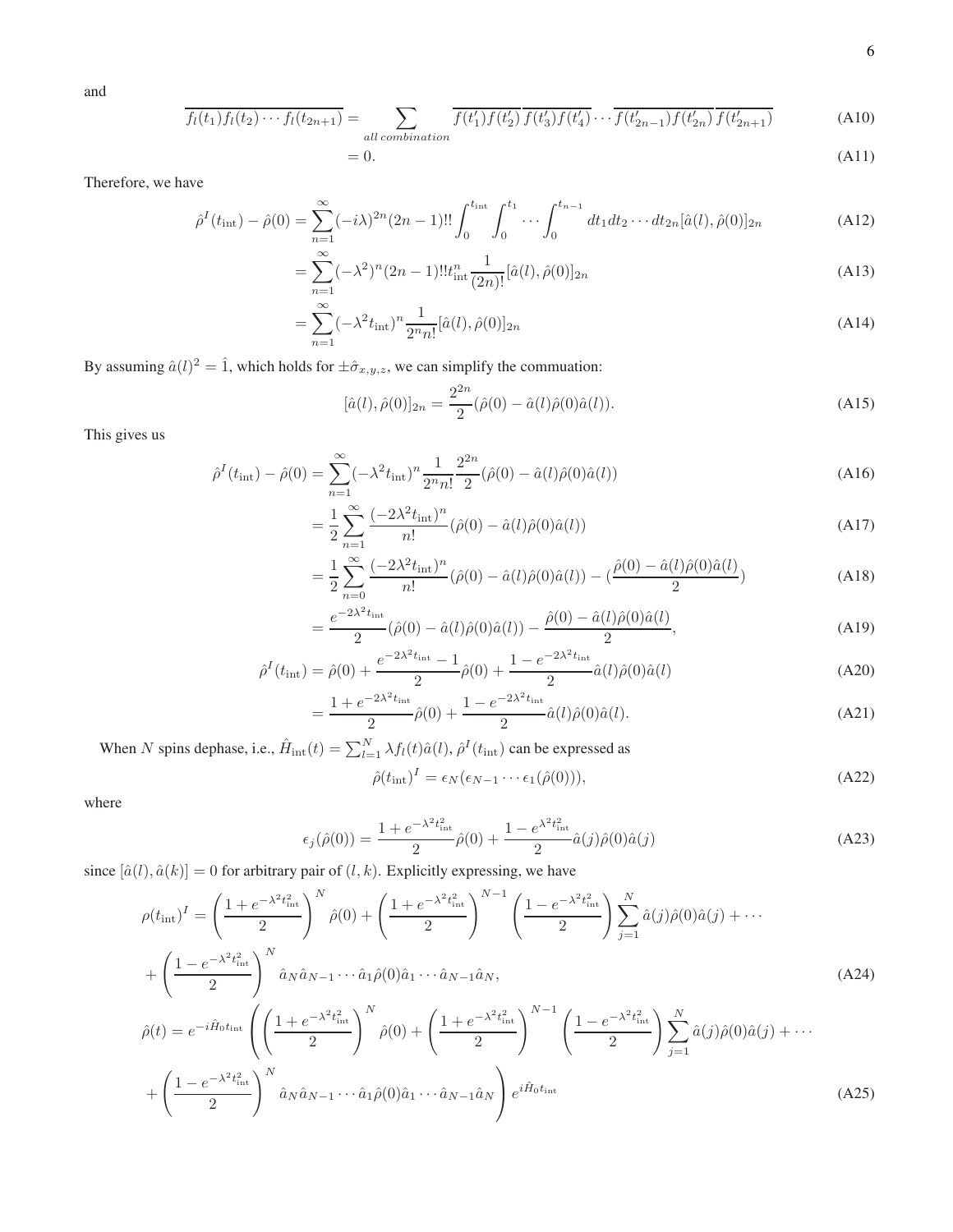For

$$
\hat{\rho}' := \hat{\rho}(t_{\rm int}) - \left(\frac{1 + e^{-\lambda^2 t_{\rm int}^2}}{2}\right)^N e^{-i\hat{H}_0 t_{\rm int}} \hat{\rho}(0) e^{i\hat{H}_0 t_{\rm int}} \n= e^{-i\hat{H}_0 t_{\rm int}} \left(\left(\frac{1 + e^{-\lambda^2 t_{\rm int}^2}}{2}\right)^{N-1} \left(\frac{1 - e^{-\lambda^2 t_{\rm int}^2}}{2}\right) \sum_{j=1}^N \hat{a}(j) \hat{\rho}(0) \hat{a}(j) + \cdots \n+ \left(\frac{1 - e^{-\lambda^2 t_{\rm int}^2}}{2}\right)^N \hat{a}_N \hat{a}_{N-1} \cdots \hat{a}_1 \hat{\rho}(0) \hat{a}_1 \cdots \hat{a}_{N-1} \hat{a}_N \right) e^{i\hat{H}_0 t_{\rm int}} \tag{A27}
$$

$$
=:e^{-i\hat{H}_0t_{\rm int}}\hat{\rho}_0'e^{i\hat{H}_0t_{\rm int}},\tag{A28}
$$

we have

$$
\left| \frac{d \text{Tr}(\hat{\rho}' \hat{\eta})}{d \omega} \right| = \left| \frac{d}{d \omega} \sum_{k=0}^{\infty} \frac{(i \omega t_{\text{int}})^k}{k!} \text{Tr}(\rho'_0[\hat{A}, \hat{\eta}]_k) \right| \tag{A29}
$$

$$
\leq 2\|\hat{A}\|t_{\rm int}e^{2\omega t_{\rm int}\|\hat{A}\|}\|\rho_0'\| \tag{A30}
$$

$$
= 2\|\hat{A}\|t_{\rm int}e^{2\omega t_{\rm int}\|\hat{A}\|} \times \|\left(\frac{1+e^{-\lambda^2 t_{\rm int}^2}}{2}\right)^{N-1} \left(\frac{1-e^{-\lambda^2 t_{\rm int}^2}}{2}\right) \sum_{j=1}^N \hat{a}(j)\hat{\rho}(0)\hat{a}(j) + \cdots + \left(\frac{1-e^{-\lambda^2 t_{\rm int}^2}}{2}\right)^N \hat{a}_N\hat{a}_{N-1}\cdots\hat{a}_1\hat{\rho}(0)\hat{a}_1\cdots\hat{a}_{N-1}\hat{a}_N\|
$$
\n(A31)

$$
=2\|\hat{A}\|t_{\rm int}e^{2\omega t_{\rm int}\|\hat{A}\|}\left(\left(\frac{1+e^{-\lambda^2t_{\rm int}^2}}{2}\right)^{N-1}\left(\frac{1-e^{-\lambda^2t_{\rm int}^2}}{2}\right)\binom{N}{1}+\cdots+\left(\frac{1-e^{-\lambda^2t_{\rm int}^2}}{2}\right)^N\binom{N}{N}\right) \tag{A32}
$$

$$
=2\|\hat{A}\|t_{\rm int}e^{2\omega t_{\rm int}\|\hat{A}\|}\left(1-\left(\frac{1+e^{-\lambda^2 t_{\rm int}^2}}{2}\right)^N\right). \tag{A33}
$$

Here, we used the following formulas:

$$
e^{i\omega \hat{A}t_{\rm int}}\hat{\eta}e^{-i\omega \hat{A}t_{\rm int}} = \sum_{k=0}^{\infty} \frac{(i\omega t_{\rm int})^k}{k!} [\hat{A}, \hat{\eta}]_k,
$$
\n(A34)

$$
|\text{Tr}(\hat{\rho}[\hat{A},\hat{\eta}]_k)| \le 2^k \|\hat{A}\|^k. \tag{A35}
$$

The derivation of [\(A34\)](#page-6-0) is as follows:

$$
e^{i\omega \hat{A}t} \hat{\eta} e^{-i\omega \hat{A}t} = \sum_{m,m',\nu,\nu'} e^{i\omega \hat{A}t} |m,\nu\rangle \langle m,\nu| \hat{\eta} |m',\nu'\rangle \langle m',\nu'| e^{-i\omega \hat{A}t}
$$
 (A36)

$$
= \sum_{m,m',\nu,\nu'} e^{i\omega A_m t} |m,\nu\rangle \langle m,\nu| \hat{\eta} |m',\nu'\rangle \langle m',\nu'| e^{-i\omega A_{m'} t}
$$
(A37)

$$
= \sum_{m,m',\nu,\nu'} e^{i\omega(A_m - A_{m'})t} |m,\nu\rangle \langle m,\nu| \hat{\eta} |m',\nu'\rangle \langle m',\nu'|,
$$
 (A38)

<span id="page-6-0"></span>(A39)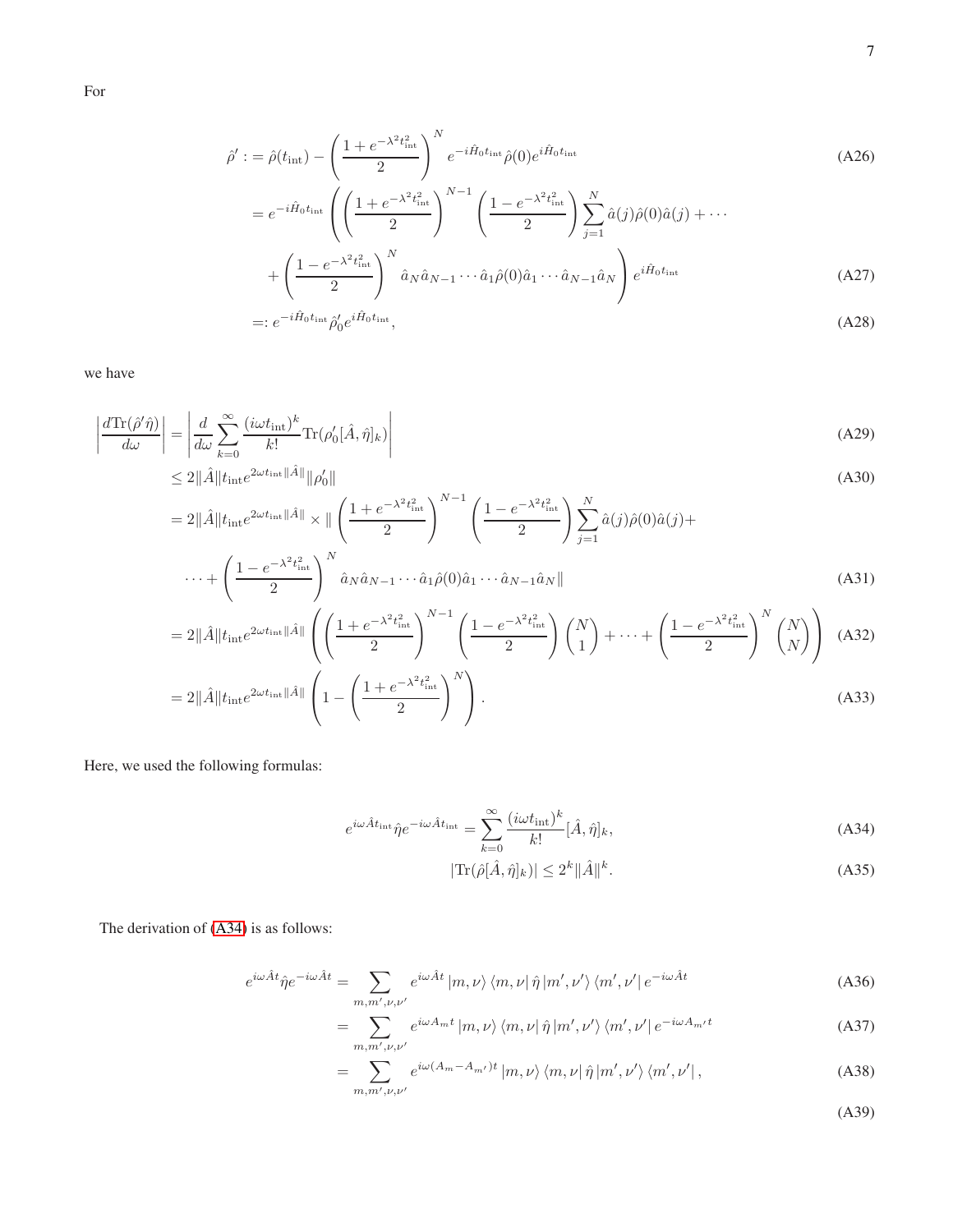$$
\sum_{k=0}^{\infty} \frac{(i\omega t)^k}{k!} [\hat{A}, \hat{\eta}]_k = \sum_{k=0}^{\infty} \frac{(i\omega t)^k}{k!} \sum_{m,m',\nu,\nu'} |m,\nu\rangle \langle m,\nu| [\hat{A}, \hat{\eta}]_k |m',\nu'\rangle \langle m',\nu'|
$$
(A40)

$$
= \sum_{k=0}^{\infty} \frac{(i\omega t)^k}{k!} \sum_{m,m',\nu,\nu'} |m,\nu\rangle \sum_{k'=0}^k (-1)^{k'} \langle m,\nu | \hat{A}^{k-k'} \hat{\eta} \hat{A}^{k'} |m',\nu'\rangle \langle m',\nu'| \qquad (A41)
$$

$$
= \sum_{k=0}^{\infty} \frac{(i\omega t)^k}{k!} \sum_{m,m',\nu,\nu'} |m,\nu\rangle \sum_{k'=0}^k (-1)^{k'} A_m^{k-k'} A_{m'}^{k'} \langle m,\nu | \hat{\eta} | m',\nu'\rangle \langle m',\nu'| \tag{A42}
$$

$$
= \sum_{k=0}^{\infty} \frac{(i\omega t)^k}{k!} \sum_{m,m',\nu,\nu'} (A_m - A_{m'})^k |m,\nu\rangle \langle m,\nu| \hat{\eta} |m',\nu'\rangle \langle m',\nu'| \tag{A43}
$$

$$
=\sum_{m,m',\nu,\nu'}e^{i\omega t(A_m-A_{m'})}\left|m,\nu\right\rangle\left\langle m,\nu\right|\hat{\eta}\left|m',\nu'\right\rangle\left\langle m',\nu'\right|,\tag{A44}
$$

where  $\hat{A} |m, \nu\rangle = A_m |m, \nu\rangle$  and  $\nu$  labels the degeneracy.

So the denominator of the sensitivity is

$$
\sqrt{T/t_{\rm int}} \left| \frac{d \text{Tr}(\hat{\eta} \hat{\rho}(t_{\rm int}))}{d\omega} \right| \ge \sqrt{T/t_{\rm int}} (\left| \frac{d \text{Tr}(\hat{\eta} e^{-i\omega \hat{A}t_{\rm int}} \hat{\rho}(0) e^{i\omega \hat{A}t_{\rm int}})}{d\omega} \right| \left( \frac{1 + e^{-\lambda^2 t_{\rm int}^2}}{2} \right)^N - \left| \frac{d \text{Tr}(\hat{\eta} \hat{\rho}')}{d\omega} \right|)
$$
(A45)

$$
\geq \sqrt{T/t_{\rm int}} \left( \left| \frac{dP}{d\omega} \right| \left( \frac{1 + e^{-\lambda^2 t_{\rm int}^2}}{2} \right)^N - 2 \|\hat{A}\| t_{\rm int} e^{2\omega t_{\rm int} \|\hat{A}\|} \left( 1 - \left( \frac{1 + e^{-\lambda^2 t_{\rm int}^2}}{2} \right)^N \right), \quad (A46)
$$

where

$$
\left| \frac{dP}{d\omega} \right| \ge \left| \left| \omega t_{\text{int}}^2 \text{Tr}(\hat{\rho}(0)[\hat{A}, [\hat{A}, \hat{\eta}]]) \right| - \left| i t_{\text{int}} \text{Tr}(\hat{\rho}(0)[\hat{A}, \hat{\eta}]) \right| \right| - 2t_{\text{int}} \|\hat{A}\| (e^{2\omega t_{\text{int}} \|\hat{A}\|} - 1 - 2\omega t_{\text{int}} \|\hat{A}\|). \tag{A47}
$$

Using the result of the case where there is no noise, we obtain [\(6\)](#page-2-1)

$$
\delta\omega_{\text{deph}}\sqrt{T} \le (N\sqrt{t_{\text{int}}})^{-1} \left[ p_1 p_2^2 \left( \frac{1 + e^{-2\lambda^2 t_{\text{int}}^2}}{2} \right)^N - 2e^{2\omega t_{\text{int}} \|\hat{A}\|} \frac{\|\hat{A}\|}{N} \left( 1 - \left( \frac{1 + e^{-2\lambda^2 t_{\text{int}}^2}}{2} \right)^N \right) \right]^{-1}.
$$
\n(A48)

## Appendix B: The scaling of the uncertainty of the estimation

In the standard setup of the quantum metrology, generalized cat states always give the scalings either  $\delta\omega = \Theta(N^{-3/4})$ with a finite dephasing rate or  $\delta\omega = \Theta(N^{-1})$  with a zero dephasing rate. (For convenience, we express the uncertainty as δω regardless of the existence of dephasing in this section.) We do not obtain the intermediate scaling such as  $δω = Θ(N<sup>k</sup>)$ with  $-1 < k < -3/4$  even with a small dephasing. In this section, we explain the reason by considering a GHZ state √ 1  $\frac{1}{2}(|0\rangle^{\otimes N} + |1\rangle^{\otimes N})$  of N qubits as an example.

When we try to estimate  $\omega$  of  $\hat{H} = \sum_{j=1}^{N} \frac{\omega}{2} \hat{\sigma}_z^{(j)}$ , we (1) prepare the GHZ state, (2) let the state evolve for time  $t_{\text{int}}$ , (3) read out, and (4) repeat from (1) to (3) for  $T/t_{\text{int}}$  times (assuming the state preparation and the readout are done instantaneously). Here, T is the total measurement time which we can freely fix at some finite value. In the presence of non-Markovian dephasing, the uncertainty  $\delta \omega$  is calculated as [\[20\]](#page-9-8)

$$
\delta\omega = \frac{e^{\frac{N t_{\text{int}}^2}{(T_2)^2}}}{N\sqrt{T t_{\text{int}}}},\tag{B1}
$$

where  $T_2$  is the coherence time of a single qubit determined by the physical system. Our aim is to minimize  $\delta\omega\sqrt{T}$  by tuning  $t_{\text{int}}$ , and to see how it scales with N.

For finite  $T_2$ ,  $\delta \omega \sqrt{T}$  has the minimum value  $\frac{\sqrt{2} \exp(1/4)}{N^{3/4} \sqrt{T_0}}$  $\frac{\sqrt{2} \exp(1/4)}{N^{3/4} \sqrt{T_2}}$  at  $t_{\text{int}} = T_2/2\sqrt{N}$ . As we can see from Fig. [2,](#page-8-0) the minimum value of  $\delta\omega\sqrt{T}$  moves to the right as  $T_2$  increases. In the limit of no dephasing, i.e.,  $T_2 \to \infty$ ,  $\delta\omega\sqrt{T}$  no longer has a minimum value.<br>Instead, we find  $\delta\omega\sqrt{T} \to \frac{1}{N\sqrt{t_{\text{int}}}}$ , which scales as  $N^{-1}$  for  $t_{$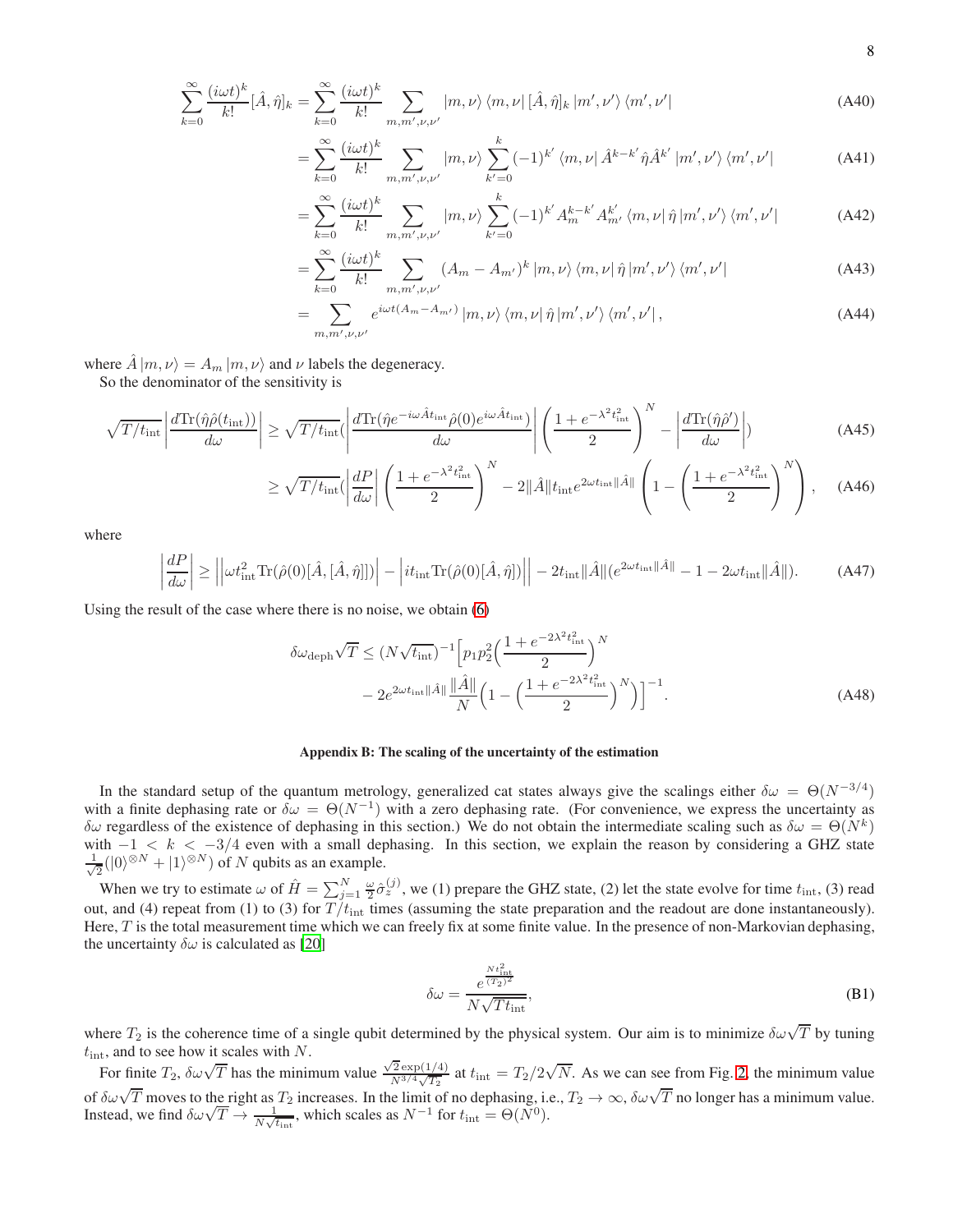

<span id="page-8-0"></span>FIG. 2. Log-log plot of  $\delta\omega\sqrt{T}$  against  $t_{\text{int}}$  for  $N = 10$ . From the left, green, orange (dot-dashed), blue (dotted), and red (dashed) curves correspond to  $T_2 = 1$ ,  $T_2 = 10$ ,  $T_2 = 10^2$ ,  $T_2 = 10^3$ , respectively. The gray (thick) line corresponds to  $T_2 \rightarrow \infty$ . The minimum value varies<br>in accordance with  $T_2$ , but it always scales as  $N^{-3/4}$  as long as  $T$ keeps decreasing (without minimum values), giving another scaling  $N^{-1}$  for the optimal uncertainty.

The intuitive reason why  $\delta\omega\sqrt{T}$  has a minimum value with  $T_2 < \infty$  is that while larger  $t_{\text{int}}$  gives more phase accumulation, which contributes to a better sensitivity, the amplitude of the state maintaining useful coherence for sensing diminishes with the increase of  $t_{\text{int}}$  because of the noise. When there is no noise, on the other hand, the latter does not occur. Hence the sensitivity keeps improving with the increase of  $t_{\text{int}}$  when  $T_2 \to \infty$ .

Although we describe the case with the GHZ state as an example, the same conclusion can be drawn with the field sensor with the generalized cat states.

Therefore, for the reason described above, we do not obtain the intermediate scaling such as  $\delta \omega = \Theta(N^k)$  with  $-1 < k <$ −3/4.

#### Appendix C: Construction of  $\hat{\eta}$

In this section, we explain how to judge whether a given state is useful in metrology and show how to construct a projection  $\hat{\eta}$  for a given state. For an arbitrary  $\hat{\rho}$ , we can judge whether it is helpful in sensing  $\omega$  of  $\omega \hat{A}$  as follows: Find the eigenvalue and eigenstate of  $[\hat{A}, [\hat{A}, \hat{\rho}]]$ . If the sum of the positive eigenvalues is  $\Theta(N^2)$ , then it is a generalized cat state of  $\hat{A}$ , i.e., there exists a projection operator satisfying  $\text{Tr}(\hat{\rho}[\hat{A},[\hat{A},\hat{\eta}]]) = \Theta(N^2)$ .

The projection operator  $\hat{\eta}$  for the Ramsey-type measurement with the ultimate scaling can be constructed using the eigenstates:

$$
\hat{\eta} = \sum_{e_n > 0} |n\rangle \langle n| \,,\tag{C1}
$$

where  $\hat{\rho}|n\rangle = e_n |n\rangle$ .

Let us give an example. Let  $|\psi_{\lambda}\rangle$  be the following state similar to the Schrödinger's cat state, but differs by the  $\lambda$ th spin,

$$
|\psi_{\lambda}\rangle := \frac{1}{\sqrt{2}} \left| \downarrow \right>^{\otimes (\lambda - 1)} |\uparrow\rangle |\downarrow\rangle^{\otimes (N - \lambda)} + \frac{1}{\sqrt{2}} |\uparrow\rangle^{\otimes (\lambda - 1)} |\downarrow\rangle |\uparrow\rangle^{\otimes (N - \lambda)} \quad (\lambda = 1, 2, ..., N)
$$
 (C2)

Then, let  $\hat{\rho}_{ex}$  be a mixed state of  $|\psi_{\lambda}\rangle$ 's:

$$
\hat{\rho}_{ex} := \frac{1}{N} \sum_{\lambda=1}^{N} |\psi_{\lambda}\rangle \langle \psi_{\lambda}|.
$$
 (C3)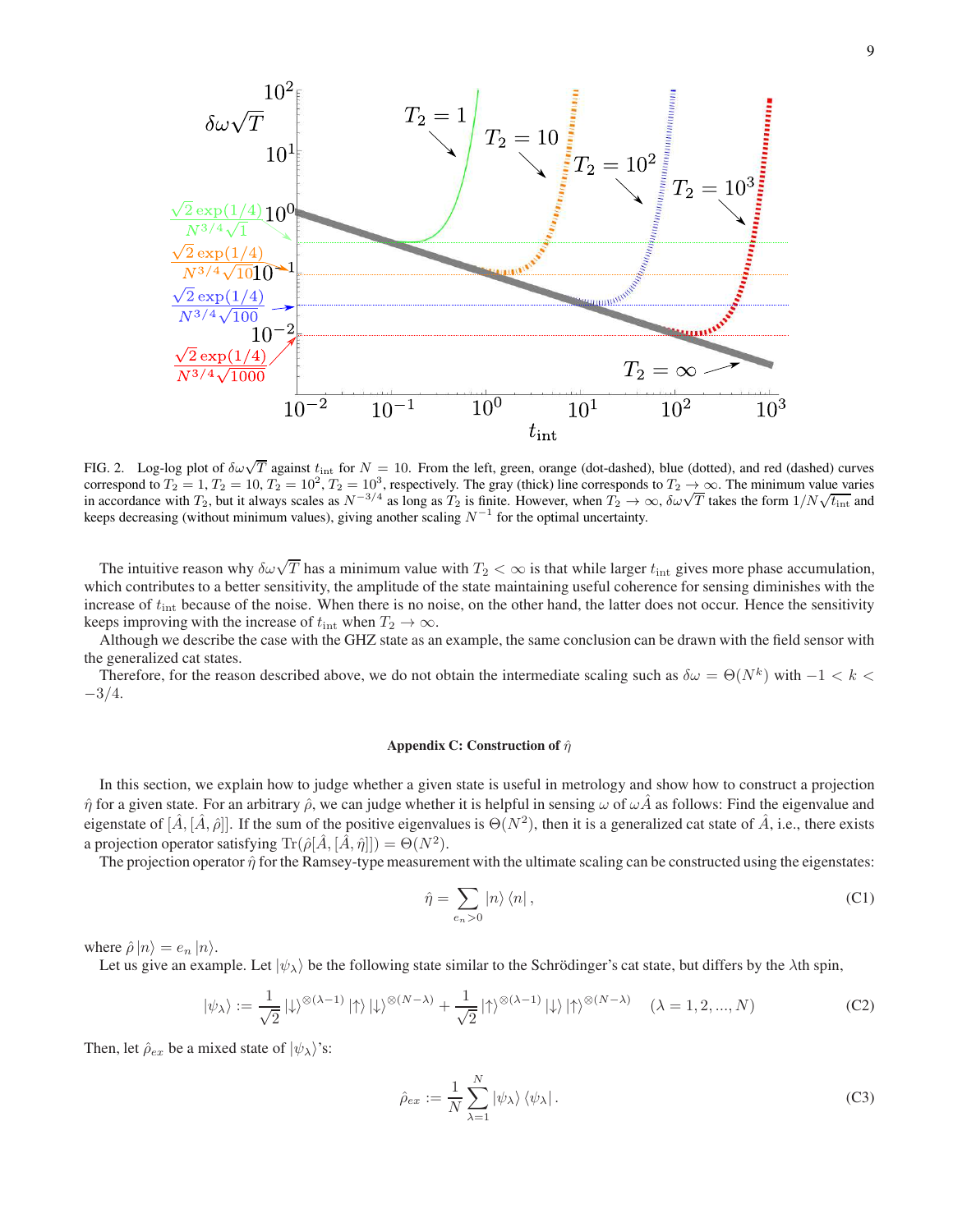#### <span id="page-9-13"></span>Appendix D: Derivation of upper bound

A numerical upper bound of  $\delta\omega_{\rm deph}\sqrt{T}$  is obtained through calculating  $\text{Tr}(\hat{\rho}[\hat{A},\hat{\eta}])$  and  $\text{Tr}(\hat{\rho}[\hat{A},[\hat{A},\hat{\eta}]])$  numerically, and then minimizing

$$
(N\sqrt{t_{\rm int}})^{-1} \left[ U\left(\frac{1 + e^{-2\lambda^2 t_{\rm int}^2}}{2}\right)^N - 2e^{2\omega t_{\rm int} \|\hat{A}\|} \left(1 - \left(\frac{1 + e^{-2\lambda^2 t_{\rm int}^2}}{2}\right)^N\right) \right]^{-1}
$$
 (D1)

by tuning  $t_{\text{int}}$ , where

$$
U := \left| \frac{\left| \omega t_{\rm int} \text{Tr}(\hat{\rho}[\hat{A}, [\hat{A}, \hat{\eta}]]) \right|}{N} - \frac{\left| i \text{Tr}(\hat{\rho}[\hat{A}, \hat{\eta}]) \right|}{N} \right| - 2 \frac{\left\| \hat{A} \right\|}{N} \left( e^{2\omega t_{\rm int} \|\hat{A}\|} - 1 - 2\omega t_{\rm int} \|\hat{A} \| \right). \tag{D2}
$$

We then find  $t_{\text{int}} \propto 1/\sqrt{N}$  gives the optimal uncertainty  $\delta \omega_{\text{deph}} = \Theta(N^{3/4})$ .

### Appendix E: Relation between QFI and  $q$

We would also like to comment that we revealed the unknown general relation between QFI and  $q$ . Frowis and Dur claim that the QFI can characterize the macroscopicity of quantum states [\[47,](#page-10-12) [51](#page-10-15)]; if the QFI is of the order of  $\Theta(N^2)$ , they consider the quantum state as macroscopic. The relationship between QFI and  $q$  for general mixed states was an open question. Here, we showed  $1/\sqrt{\text{QFI}} \le \delta \omega \le \Theta(N^{-1})$  for  $q = 2$  states, assuring the lower bound of QFI to be large. Connecting two criteria defined from different aspects, our results contribute to the further understanding of physics.

- <span id="page-9-0"></span>[1] V. Giovannetti, S. Lloyd, and L. Maccone, Science 306, 1330  $(2004)$ .
- <span id="page-9-10"></span>[2] V. Giovannetti, S. Lloyd, and L. Maccone, Nature photonics 5, 222 (2011).
- [3] M. A. Taylor and W. P. Bowen, Physics Reports 615, 1 (2016).
- <span id="page-9-1"></span>[4] C. L. Degen, F. Reinhard, and P. Cappellaro, Reviews of modern physics 89, 035002 (2017).
- <span id="page-9-2"></span>[5] D. J. Wineland, J. J. Bollinger, W. M. Itano, F. L. Moore, and D. J. Heinzen, Physical Review A 46, R6797 (1992).
- [6] D. J. Wineland, J. J. Bollinger, W. M. Itano, and D. J. Heinzen, Physical Review A 50, 67 (1994).
- <span id="page-9-3"></span>[7] G. Tóth and I. Apellaniz, Journal of Physics A: Mathematical and Theoretical 47, 424006 (2014).
- <span id="page-9-4"></span>[8] D. Le Sage, K. Arai, D. Glenn, S. DeVience, L. Pham, L. Rahn-Lee, M. Lukin, A. Yacoby, A. Komeili, and R. Walsworth, Nature 496, 486 (2013).
- <span id="page-9-5"></span>[9] M. G. Paris, International Journal of Quantum Information 7, 125 (2009).
- <span id="page-9-6"></span>[10] A. W. Chin, S. F. Huelga, and M. B. Plenio, Physical review letters 109, 233601 (2012).
- [11] R. Chaves, J. Brask, M. Markiewicz, J. Kołodyński, and A. Acín, Physical review letters 111, 120401 (2013).
- <span id="page-9-7"></span>[12] J. A. Jones, S. D. Karlen, J. Fitzsimons, A. Ardavan, S. C. Benjamin, G. A. D. Briggs, and J. J. L. Morton, Science 324[, 1166 \(2009\).](http://dx.doi.org/ 10.1126/science.1170730)
- <span id="page-9-11"></span>[13] S. F. Huelga, C. Macchiavello, T. Pellizzari, A. K. Ekert, M. B. Plenio, and J. I. Cirac, Physical Review Letters 79, 3865 (1997).
- [14] A. Kuzmich, N. Bigelow, and L. Mandel, EPL (Europhysics Letters) 42, 481 (1998).
- [15] M. Fleischhauer, A. B. Matsko, and M. O. Scully, Physical Review A 62, 013808 (2000).
- [16] J. M. Geremia, J. K. Stockton, A. C. Doherty, and H. Mabuchi, Physical review letters 91, 250801 (2003).
- [17] D. Leibfried, M. D. Barrett, T. Schaetz, J. Britton, J. Chiaverini, W. M. Itano, J. D. Jost, C. Langer, and D. J. Wineland, Science 304, 1476 (2004).
- [18] M. Auzinsh, D. Budker, D. F. Kimball, S. M. Rochester, J. E. Stalnaker, A. O. Sushkov, and V. V. Yashchuk, Physical review letters 93, 173002 (2004).
- [19] J. A. Dunningham, Contemporary Physics 47, 257 (2006).
- <span id="page-9-8"></span>[20] Y. Matsuzaki, S. C. Benjamin, and J. Fitzsimons, Physical Review A **84**, 012103 (2011).
- <span id="page-9-12"></span>[21] R. Demkowicz-Dobrzański, J. Kołodyński, and M. Guță, Nature communications 3, 1063 (2012).
- [22] J. G. Bohnet, K. C. Cox, M. A. Norcia, J. M. Weiner, Z. Chen, and J. K. Thompson, Nature Photonics 8, 731 (2014).
- <span id="page-9-9"></span>[23] T. Tanaka, P. Knott, Y. Matsuzaki, S. Dooley, H. Yamaguchi, W. J. Munro, and S. Saito, Physical review letters 115, 170801 (2015).